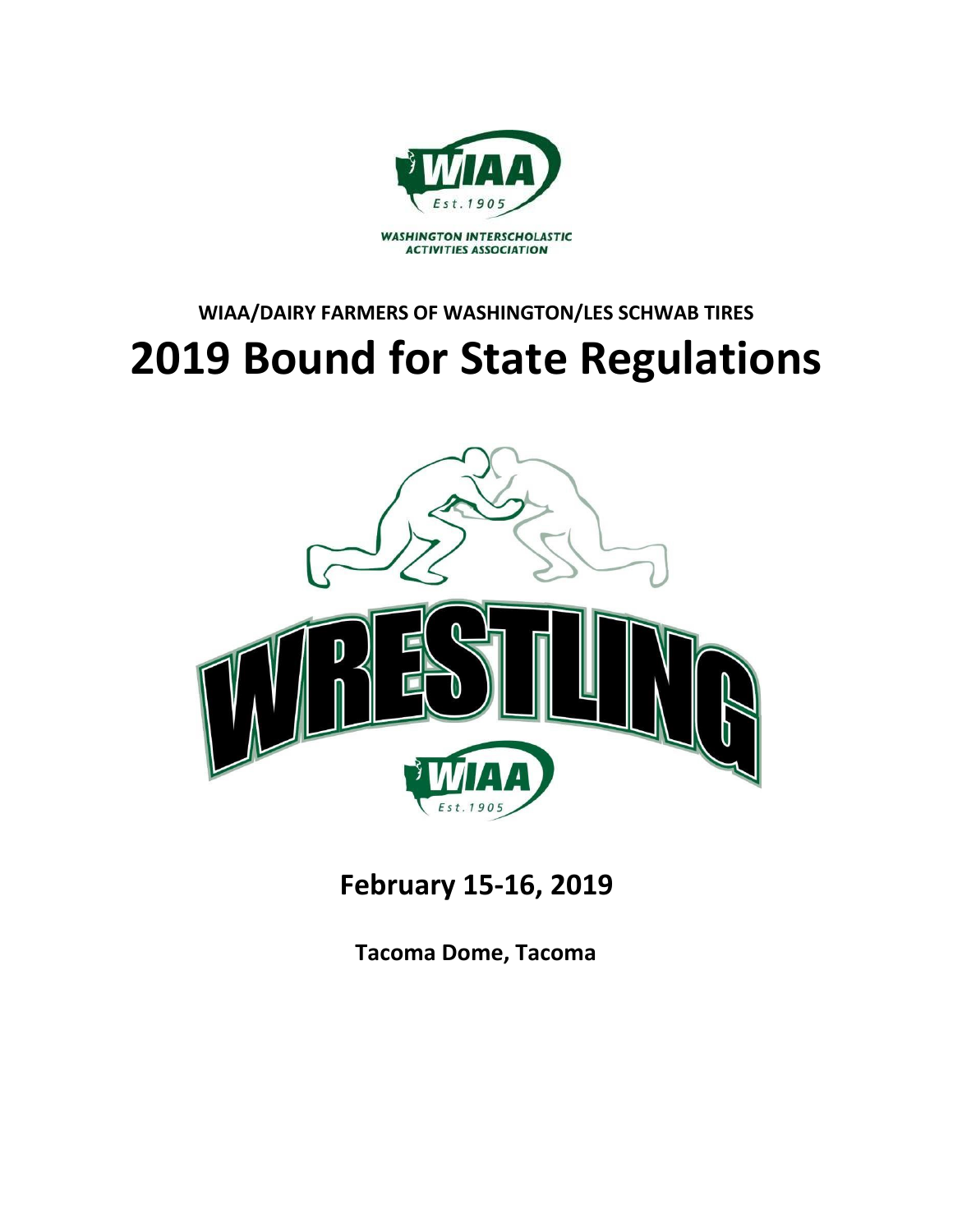## **Allocations**

Allocations will be based upon a regional format.

## **Passes**

These passes are to be used only by the individuals listed below:

One (1) pass per participant

One (1) administrator supervisory pass (no floor access). An additional supervisory pass may be issued to the cheerleader coach/advisor when checking in at the tournament pass gate.

Two (2) coaches passes. If a school has three (3) to nine (9) participants, three (3) coaches passes will be issued. A school with ten (10) or more participants will be issued four (4) coaches passes.

Extra Coaches passes can be purchased at full tournament adult rate, only when names are submitted by the Athletic Director by Monday, February 4 at 5:00 pm, through the "Verify Pass Gate" in the Athletic Directors "MyWIAA" account and not to exceed 5 passes beyond the number of passes per WIAA guidelines above. Athletic Directors may delete coaches on Monday following the regional tournament if necessary.

One (1) student manager pass. (No floor access)

## **Cheerleaders**

A maximum of eight (8) admitted in uniform. A maximum of four (4) will be allowed at a mat during a match involving their school.

# **Others**

There will be no bands at the Wrestling tournaments. One (1) school photographer pass and one (1) school newspaper reporter pass will be issued to the named individual submitted by the Athletic Director on the "Verify My Pass Gate". A Pass with "No Floor Access" will be granted to those persons at the "Pass Gate" with photo identification.

#### **Parking**

1 to 6 contestants – 1 Parking Pass, 7 or more contestants – 2 Parking passes**. Alternates do not count as contestants for parking passes.** Lots F and G have been designated as the team lots. Teams need to park in designated parking stalls as we have been given exactly the number of passes for the parking stalls. Parking passes are for a standard vehicle. School vans that hold 15 passengers or less. NO MOTOR HOMES ARE ALLOWED TO PARK IN LOTS F OR G. Violations will result in vehicle tows and loss of pass privileges for following years.

#### **Alternates**

Alternates which have qualified from the appropriate **qualifying meet** will be allowed entry for any reason that an open slot appears prior to the first round at Mat Classic. NOTE: Alternates will be admitted when accompanied by their coach. They will not be issued floor passes and must remain in the general seating areas.

## **Artificial Limbs**

Artificial limbs, which in the judgment of the WIAA are no more dangerous to contestants than the corresponding human limb and do not place an opponent at a disadvantage, may be permitted.

If a wrestler is allowed to wrestle with an artificial limb, he must weigh in with the limb. It is desirable and encouraged that the wrestler or coach have a written statement from a doctor and WIAA giving approval of this artificial limb, which should be obtained prior to the start of the season.

#### **Weigh-in**

Weigh-In will begin at 8:00 am each day of event. All wrestlers must be present at start of weigh in and weigh ins will close following the last wrestler to weigh in. Wrestlers must have photo identification and weigh in card.

> Page 2 2018-19 Bound For State Wrestling Regulations